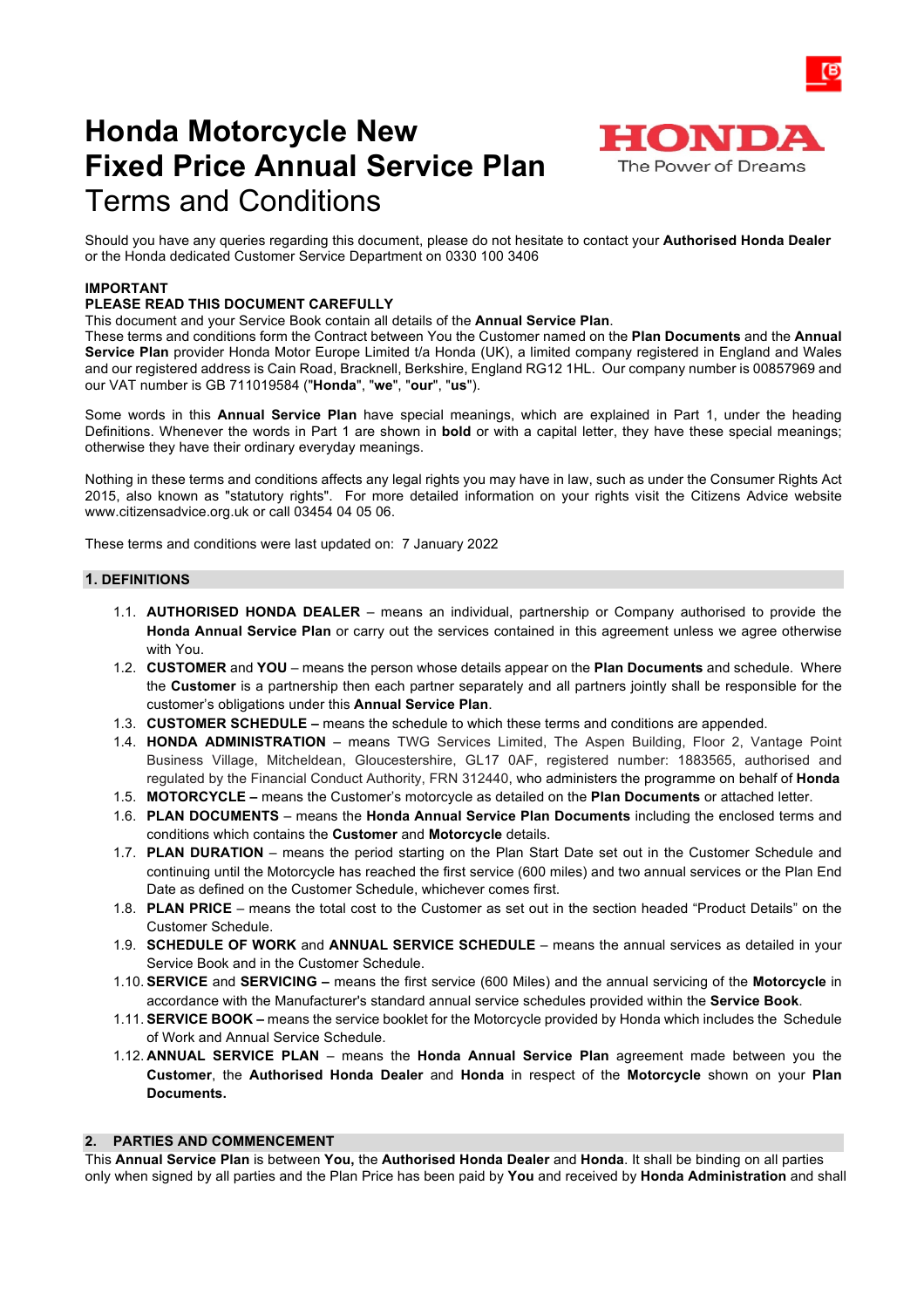continue, subject to earlier termination in accordance with these terms and conditions, for the Plan Duration. This **Annual Service Plan** is only available for purchase by **You** if the **Motorcycle** is no more than 90 days old and has less than 600 miles on the **Motorcycle's** mileometer. You can request the Plan Price be added to that your Honda Financial Services package for the Motorcycle.

#### **3. CUSTOMER'S OBLIGATIONS**

The **Customer** will:

- 3.1 produce to the **Authorised Honda Dealer** the appropriate **Plan Documents** prior to each Service being carried out;
- 3.2 pay the Plan Price in accordance with Part 7;
- 3.3 notify **Honda Administration** if their principal address, as shown on the Plan Documents changes;
- 3.4 notify **Honda Administration** if the registration plate identification for the **Motorcycle** or any other identification mark of the **Motorcycle** changes; and
- 3.5 not make, or permit to be made, any mechanical alterations or modifications to the Manufacturer's standard specification of the **Motorcycle** without obtaining the prior written consent of **Honda**.

#### **4. GEOGRAPHICAL LIMITS**

This **Annual Service Plan** only covers Servicing which is carried out in the United Kingdom. For the avoidance of doubt this means Great Britain and Northern Ireland, and shall include the Channel Islands and the Isle of Man.

#### **5. DEALER'S OBLIGATIONS**

#### The **Authorised Honda Dealer** will:

- 5.1 carry out **Servicing** of the **Motorcycle** in accordance with the **Annual Service Schedule** as soon as is reasonably practicable after being requested to do so by the **Customer** and on the **Customer** producing to the **Authorised Honda Dealer** the appropriate documentation, on condition a Service is due; and
- 5.2 submit a request for authorisation through **Honda Administration** immediately before each Service is carried out on the **Motorcycle**.

#### **6. HONDA'S OBLIGATIONS**

Honda will:

- 6.1 issue documentation to the **Customer** appropriate to the **Schedule of Work**. The **Plan Documents** will be printed with a **Plan Duration** which indicates the **Plan End Date**. The **Plan End Date** is the latest date on which a Service may be carried out under this **Annual Service Plan**;
- 6.2 pay to the **Authorised Honda Dealer** the agreed cost of each Service within 30 days of a legitimate request for authorisation being made. Payment will only be made on condition that the **Plan Price** has been paid for in full. **The costs for any Servicing that is not included within the Annual Service Schedule will be borne by the Customer**;

#### **7. CHARGES AND PAYMENT**

- 7.1. You will pay the **Plan Price** in advance of **Honda** or the **Authorised Honda Dealer** performing any of their obligations under this **Annual Service Plan**.
- 7.2. The **Plan Price** is in British pound sterling (GBP) and includes VAT at the applicable rate.
- 7.3. All payments need to be made by cash, card or cheque to the Authorised Honda Dealer.
- 7.4. On cancellation a cancellation fee of £10.60 (including VAT) will be charged.

#### **8. ASSIGNMENT**

8.1. The **Customer** may where the Plan Price is fully paid transfer their rights and obligations under this **Annua**l **Service Plan** directly to a new private owner of the **Motorcycle** provided that the new owner notifies **Honda Administration** of the transfer by giving written notice within 30 days of the transfer of the **Motorcycle** taking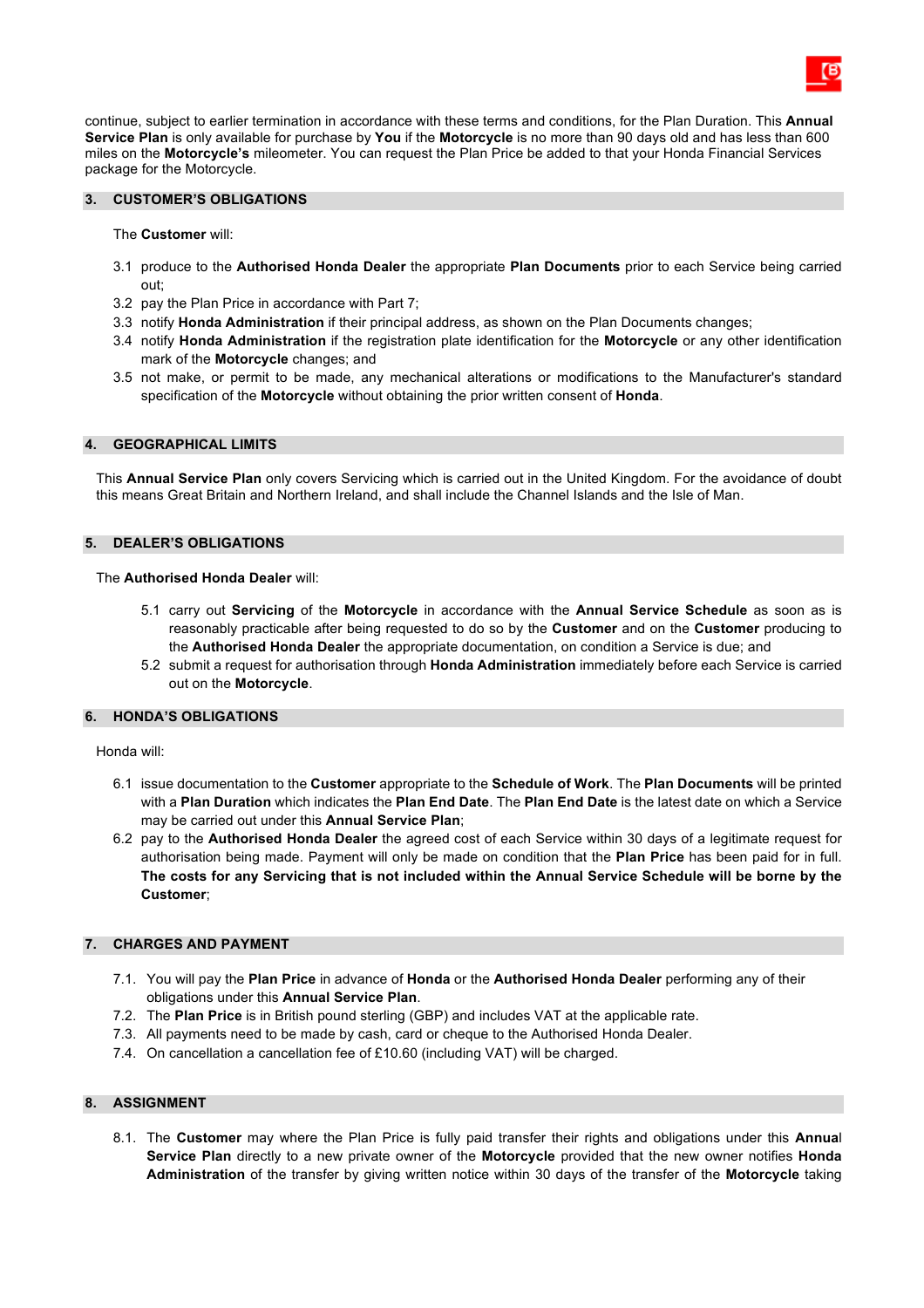place. The new owner must notify Honda of their name and address, the **Motorcycle** registration details and the date the **Motorcycle** was transferred to:

#### **Honda Administration**,

Aspen Building, Floor 2, Vantage Point Business Village, Mitcheldean, Gloucestershire GL17 0AF

**The transfer shall be deemed to have taken place when we provide confirmation of the transfer in writing (including email).**

- 8.2. For clarification, this **Annual Service Plan,** other than by an **Authorised Honda Dealer**, cannot be transferred or assigned by way of a business that buys, sells, repairs or trades motor vehicles, including where the **Motorcycle** is sold or traded on to a new private owner by such a business.
- 8.3. **Under no circumstances can the Honda Motorcycle New Fixed Price Annual Service Plan be transferred to another Motorcycle.**

## **9. TERMINATION AND CANCELLATION**

- 9.1. This **Annual Service Plan** shall continue for the Plan Duration unless either **Honda** or **you** terminate the contract by a written notice of termination or suspension to the other if that other commits a serious breach and the breach either cannot be fixed or is not fixed within 14 days of the written notice, or **you** cancel the **Annual Service Plan** in accordance with this Part 9.
- 9.2. **The Plan Price is only refundable in limited circumstances.** You are entitled to cancel this **Annual Service Plan** within 14 days of the date set out on the Customer Schedule without giving any reason. If you cancel within this period we will refund any payment you have made to us pursuant to this **Annual Service Plan** as soon as practicable. If any Servicing has been carried out before exercising your right of cancellation we may make a reasonable pro rata deduction from your refund to cover your use of the Servicing.
- 9.3. **If you cancel this Annual Service Plan after 14 days of the date set out on the Customer Schedule then you shall not be entitled to a refund** unless Part 9.1 applies or on the event of your death in which case a fair and equitable refund shall be calculated by Honda taking into account the number of Services carried out and the cost of those Services if you had not had access to the **Annual Service Plan**.
- 9.4. **Refunds will be made to the same payment method used to pay for the Annual Service Plan. Nothing in these Terms affects any legal rights you may have in law, also known as "statutory rights".**

# **10. OUR LIABILITY TO YOU**

- 10.1. Except for any legal responsibility that we cannot exclude in law (such as for death or personal injury) or arising under applicable laws relating to the protection of your personal information, the Authorised Honda Dealer and Honda are not legally responsible for any losses that were not foreseeable to you and Honda when this agreement was formed or any losses not caused by any breach by Honda.
- 10.2. Servicing is carried out by Authorised Honda Dealers. All responsibility for Servicing rests with the Authorised Honda Dealers and Honda is not liable for any acts or omissions of Authorised Honda Dealers.
- 10.3. If the Authorised Honda Dealer fails to comply with the terms of this agreement, the Authorised Honda Dealer is responsible for loss or damage the Customer may suffer that is a foreseeable result of the Authorised Honda Dealer breaking the terms of this agreement or failing to use reasonable care and skill. Loss or damage is foreseeable if either it is obvious that it will happen or if, at the time the contract was made, both the Authorised Honda Dealer and the Customer knew it might happen. If Honda fails to comply with the terms of this agreement, Honda is responsible for loss or damage the Customer may suffer that is a foreseeable result of Honda breaking the terms of this agreement or our failing to use reasonable care and skill. Loss or damage is foreseeable if either it is obvious that it will happen or if, at the time this agreement was made, both Honda and the Customer knew it might happen.

## **11. COMPLAINTS**

11.1. For complaints relating to the **Service** please contact your **Authorised Honda Dealer**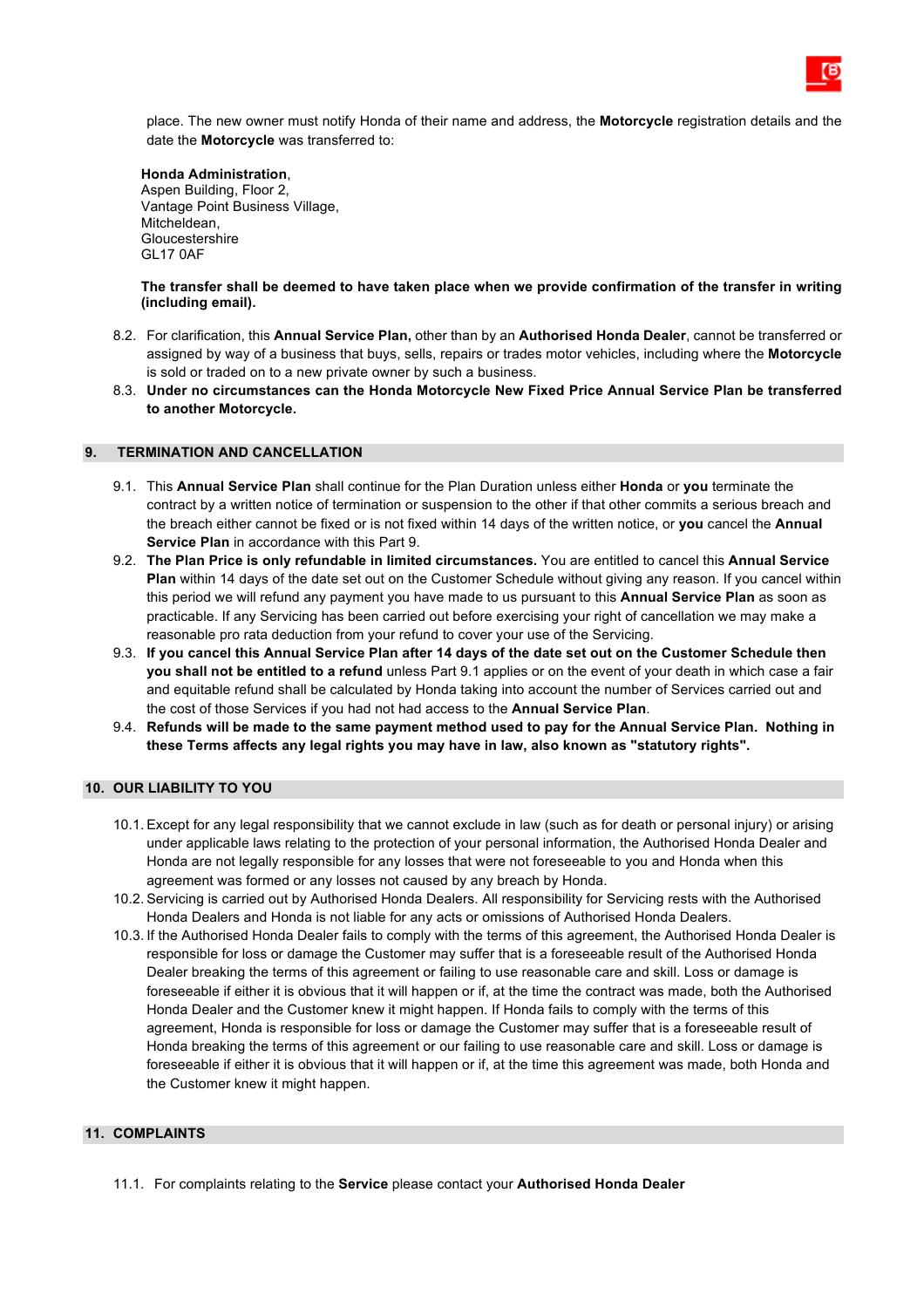11.2. If you do not obtain satisfaction from Your **Authorised Honda Dealer** in regard to this **Honda Annual Service Plan** you can contact **Honda Administration**;

**Honda Servicing Customer Relations Department**, The Aspen Building (Floor 2), Vantage Point Business Village, Mitcheldean, Gloucestershire GL17 0AF

 **Telephone** 0330 100 3406 (Monday - Friday, 9:00am - 5:00pm) or; **Email** - customer.relations@assurant.com.

11.3. Should you remain dissatisfied, you can contact:

The Customer Relations Manager **Honda Motor Europe Limited trading as Honda (UK), Customer Relations Department**, Cain Road, Berkshire RG12 1HL

**Telephone:** 0345 200 8000 (Monday - Friday, 9:00am - 5:00pm) or; **Email:** customer.serviceuk@honda-eu.com or; **The Motor Ombudsman,**  71 Great Peter Street, London SW1P 2BN

11.4. If you are dissatisfied with the outcome of a complaint to **Honda** concerning the **Motorcycle**, you may refer it to Motor Codes Ltd, a CTSI certified Alternative Dispute Resolution (ADR) provider that we are prepared to engage with through the ADR procedure. Further details can be found at www.motorcodes.co.uk or alternatively you can contact their Advice Line on 020 7344 1651.

#### **12. HOW TO BOOK A SERVICE**

- 12.1. Contact your nearest **Authorised Honda Dealer** and arrange an appointment for the **Motorcycle** Service
- 12.2. Take the **Motorcycle** to Your **Authorised Honda Dealer** on the agreed date.
- 12.3. Your **Authorised Honda Dealer** will input details of the **Motorcycle** Servicing requirements onto the **Honda** web Application. If the **Motorcycle** is within the set parameters, and the **Plan Price** has been paid for in full, , then authorisation will be immediate.
- 12.4. **Servicing that is not included in the Annual Service Schedule is not covered by this Annual Service Plan.**

#### **13. YOUR PRIVACY AND PERSONAL INFORMATION**

- 13.1. This Supplemental Privacy Notice ("**Supplemental Privacy Notice**") explains how Honda Motor UK ("**Honda**", "**we**" or "**us**") collect and process Your personal data in regards to the **Annual Service Plan**.
- 13.2. This Supplemental Privacy Notice supplements the Honda Privacy Notice (which is available at https://www.honda.co.uk/general-information/privacy-policy.html) which sets out in full the ways in which Honda processes your personal data when you interact with Honda (the "**Honda Privacy Notice**"). The Honda Privacy Notice also describes your data protection rights in relation to the processing activities described in this Supplemental Privacy Notice.
- 13.3. The purpose of this Supplemental Privacy Notice is to draw your attention to any processing activities which relate specifically to the **Annual Service Plan** and to provide additional details which may not be covered by the Honda Privacy Notice.
- 13.4. Please take the time to read the Honda Privacy Notice and this Supplemental Privacy Notice, as they include important information which applies to you.
- 13.5. **What personal data we collect**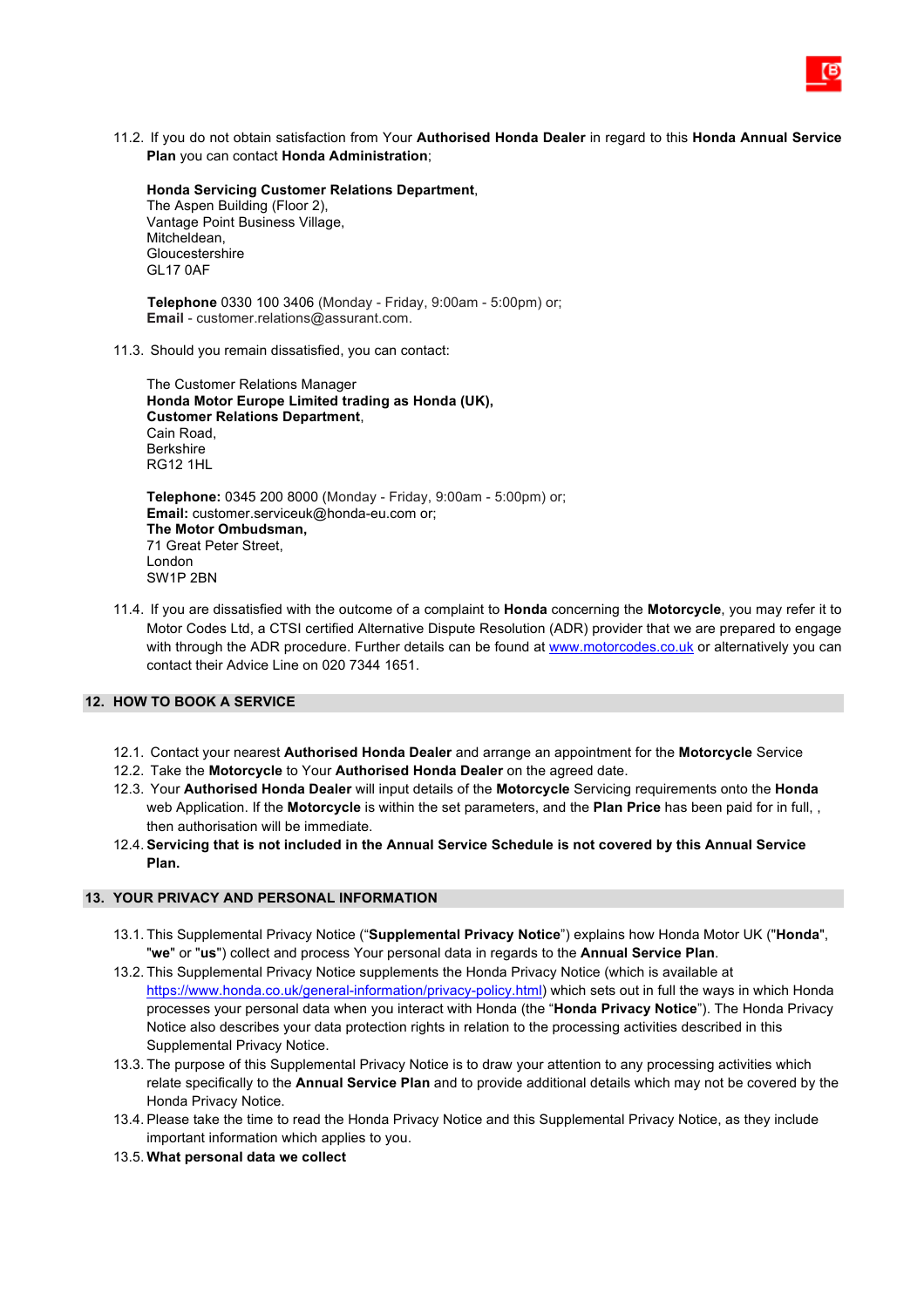- 13.5.1. Contact Information: Full Name, Last Name, Home Address, Telephone number, Title, Gender, email address; and
- 13.5.2. Motorcycle Information: Vehicle Identification Number (VIN); and
- 13.5.3. Payment Information: Sort Code, Account Number, Bank Name

# 13.6. **How your personal data is processed**

- Your personal data is processed by:
- 13.6.1. Honda Motor Europe Limited (HME) as an independent controller; and
- 13.6.2. Honda Motor Europe Limited trading as Honda (UK) (HME-UK) as an independent controller; and
- 13.6.3. The Servicing Dealer in order to carry out the services under the **Annual Service Plan**; and
- 13.6.4. Honda Administration who assist Honda in administering the **Annual Service Plan**; and
- 13.6.5. The Roadside Assistance Services Provider to enable them to provide the Honda Roadside Assistance services.

#### 13.7. **Why we collect, use and store this personal data**

- 13.7.1. To allow the Servicing Dealer to provide the Service and enact on the **Annual Service Plan**: and
- 13.7.2. To allow Honda Administration to assist Honda in administering the **Annual Service Plan**; and
- 13.7.3. To contact you regarding the **Annual Service Plan**; and
- 13.7.4. To allow Honda to contact you regarding the **Annual Service Plan**.

#### 13.8. **How we share your personal data**

Please see the Honda Privacy Notice for full details of the third parties with whom we share your personal data including Honda group companies; Honda authorised dealers and repairers; companies providing services under contract; and other organisations.

#### 13.9. **Your choices and rights**

- 13.9.1. You have certain rights in relation to your personal data, including the right to object to our use of it in some circumstances. For more information on your rights or how we use personal data, please consult our consult the Honda Privacy Notice.
- 13.9.2. All requests to amend, update, delete, access or obtain copies of your personal data will be processed in accordance with applicable law.
- 13.9.3. Where the processing of your personal data is done with your consent, please note that you have the right to withdraw your consent at any time. If you wish to withdraw your consent, please contact us at: dpm-uk@honda-eu.com.

#### 13.10. **Data Retention**

- 13.10.1. Honda will keep your details no longer than is necessary for the purpose for which it collected your personal data, as set out above and in accordance with applicable law.
- 13.10.2. Longer retention periods may apply to the extent required by law or in the event of a legal claim. In such circumstances, the relevant data shall be respectively retained as required by law or for the duration of the claim.
- 13.10.3. We have a duty of care to keep your information until such time a repair has been completed.
- 13.10.4. We will keep anonymised data for longer periods for the purpose of research and analysis to improve the Service.

# **14. GENERAL**

- 14.1. In the event that the **Customer** loses any documentation the **Customer** must notify **Honda Administration** who will issue replacements upon payment by the **Customer** of an administration fee of £10.60 including VAT.
- 14.2. The **Authorised Honda Dealer** may declare void any **Annual Service Plan** where the **Plan Documents** including schedule does not correctly indicate the exact **Motorcycle** type, model and age.
- 14.3. The terms and conditions of this agreement cannot be altered or amended by any person except with the specific written endorsement of **Honda** in writing.
- 14.4. This **Annual Service Plan** is **not** available for business customers.
- 14.5. This agreement is to be read as one document and unless otherwise specified any word or expression used with a specific meaning has the same meaning wherever it appears.
- 14.6. The **Customer** will not be entitled to any works or repairs under this agreement that are not covered within the **Annual Service Schedule**.
- 14.7. We may transfer our rights and obligations under these terms and conditions to another organisation, but this will not affect your rights or our obligations under these terms and conditions.